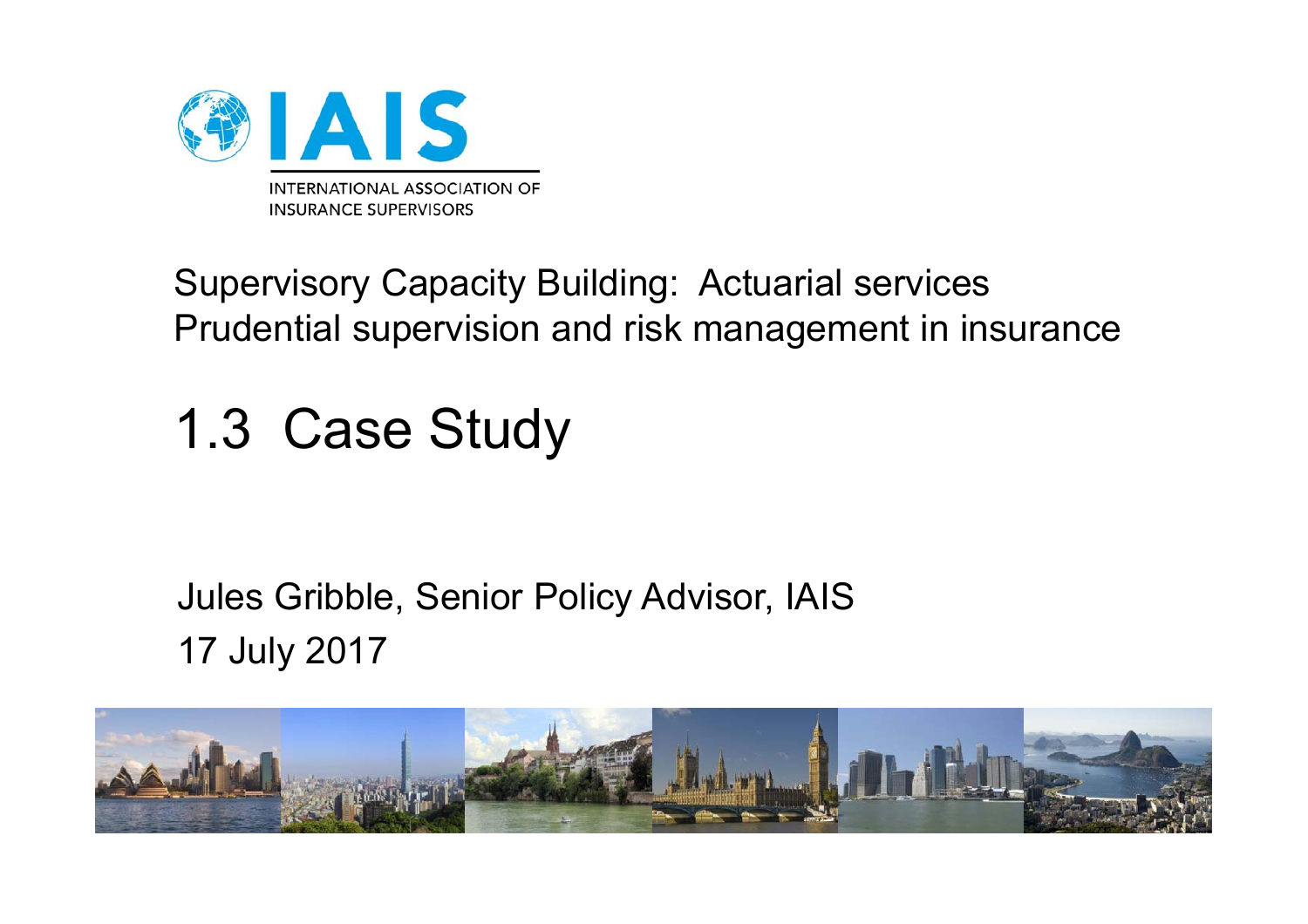## Agenda

- ► Groups
- ► Background
- ► Task
- ► Process
- ► Reporting
- ► Information

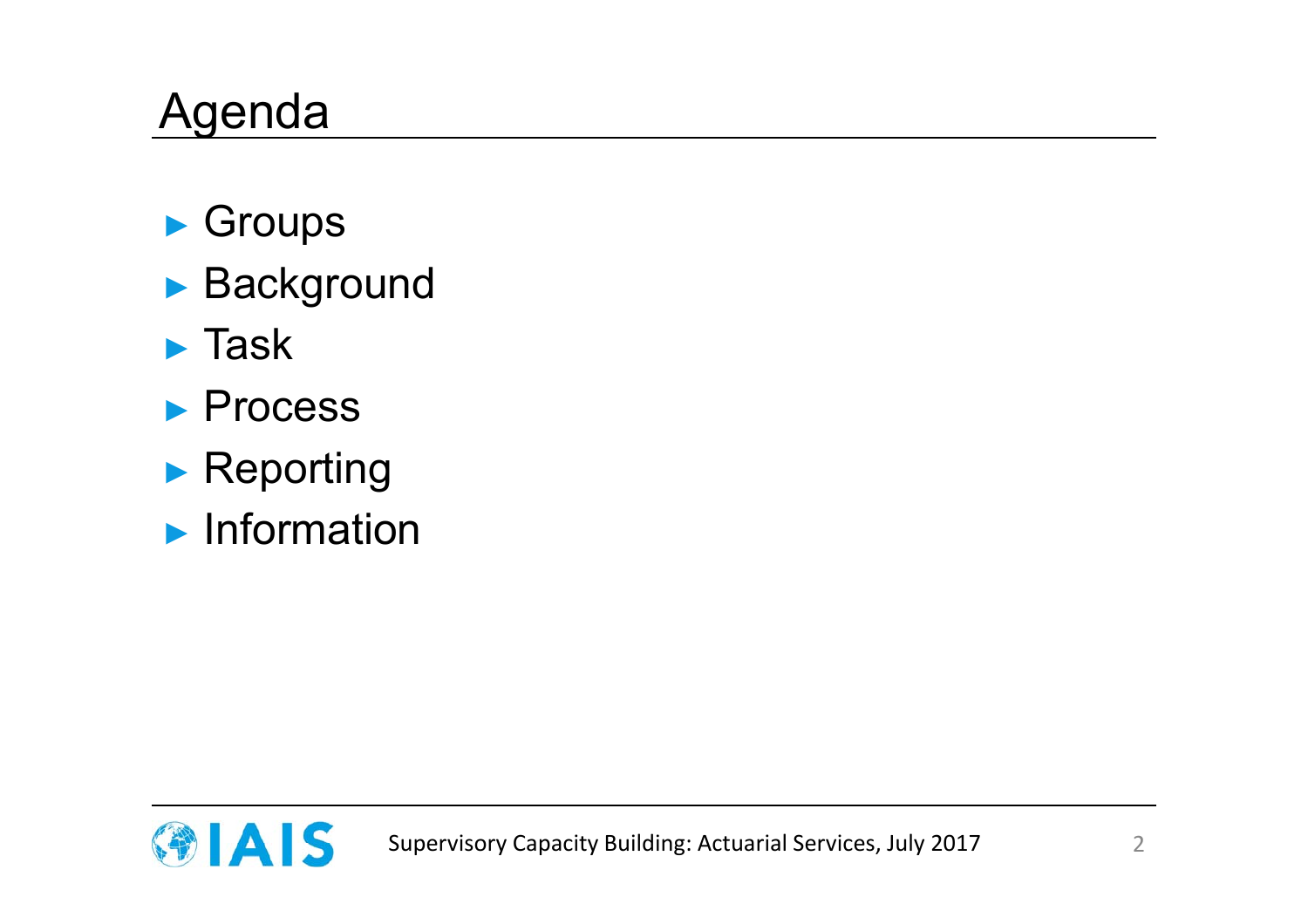### **Background**

- ► Runs 'behind' rest of program
	- **Hypothetical**
	- **Opportunity to apply learnings from Program**
	- **Not 'yes/no exercise'. Journey is the key**
- ► Not all data you might want will be available
	- You will have to make (and support) reasonable assumptions and apply your professional judgement
- ► For reasons external to your agency
	- Outcome from this project is the subject of a lot of public interest
	- **Your Chair is determined to show the agency acts in an** independent, unbiased, professional and transparent manner.

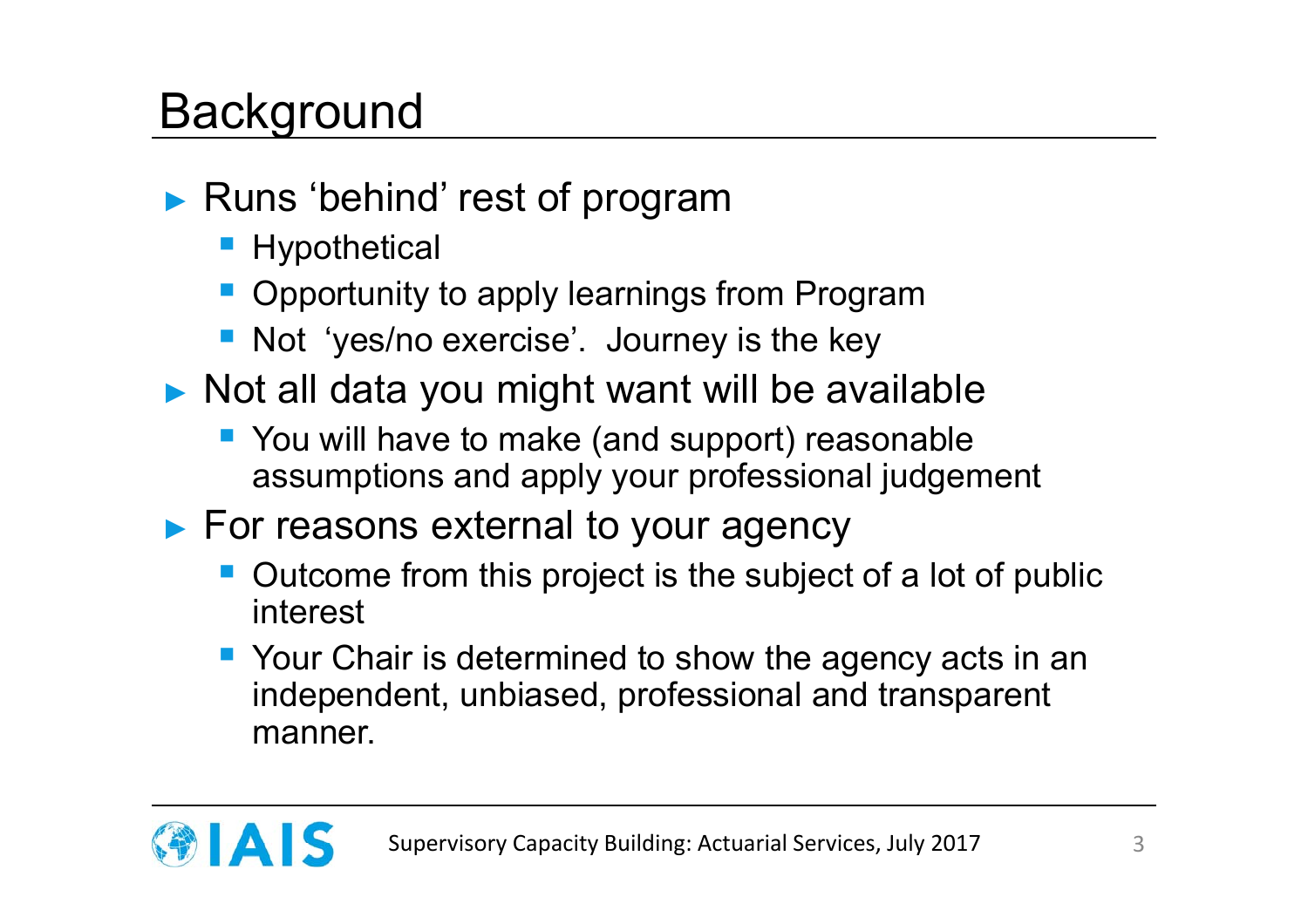#### Task

- ► You have been asked by Chairperson of your supervisory agency to support the assessment of a new product proposed by an insurer.
- ► You are to examine the actuarial component of a prudential assessment.
	- Other teams in your agency will examine other aspects
	- **All assessments will be brought together for an** overall assessment and decision by a senior team in your agency.

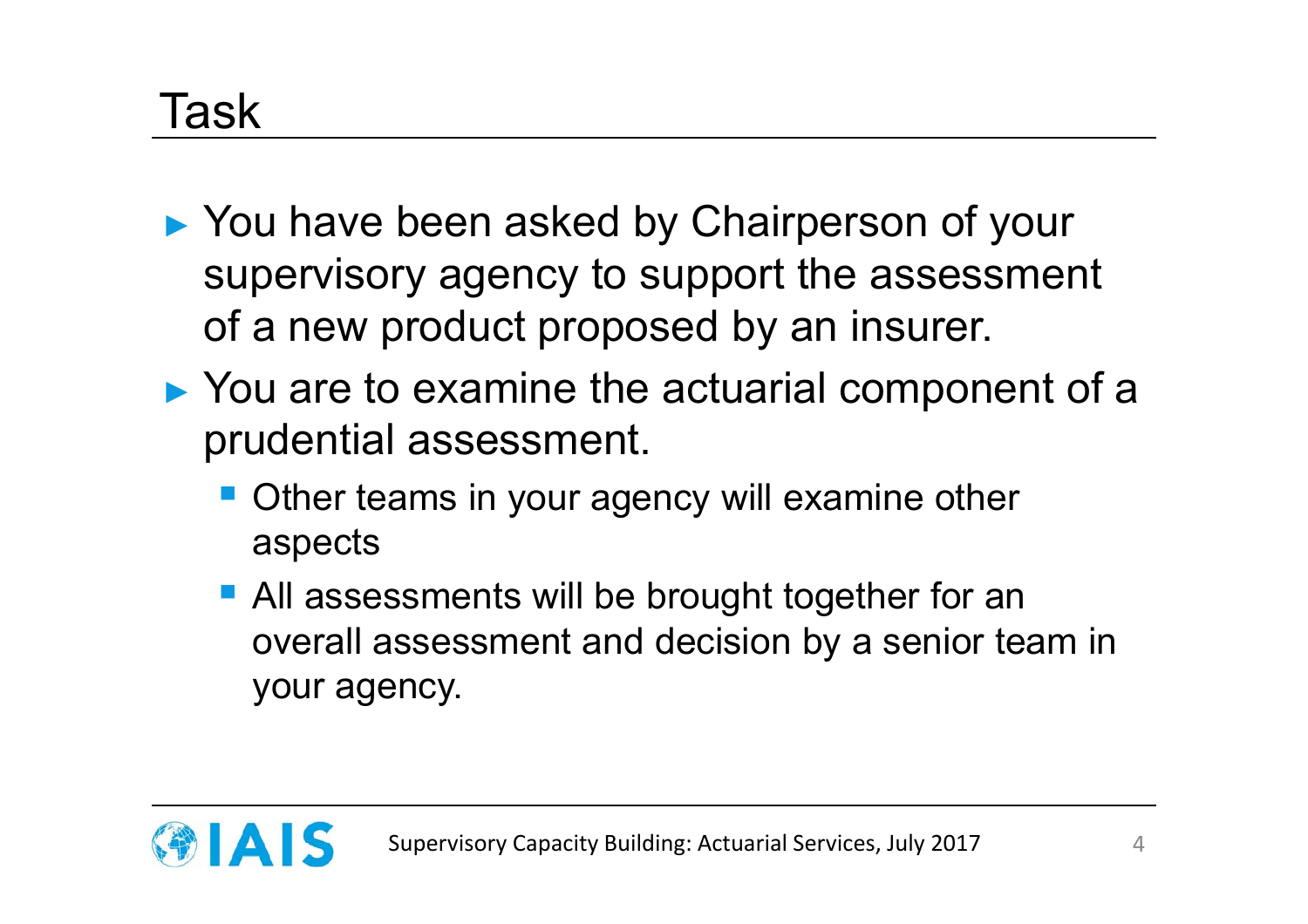#### Prudential actuarial risk - components



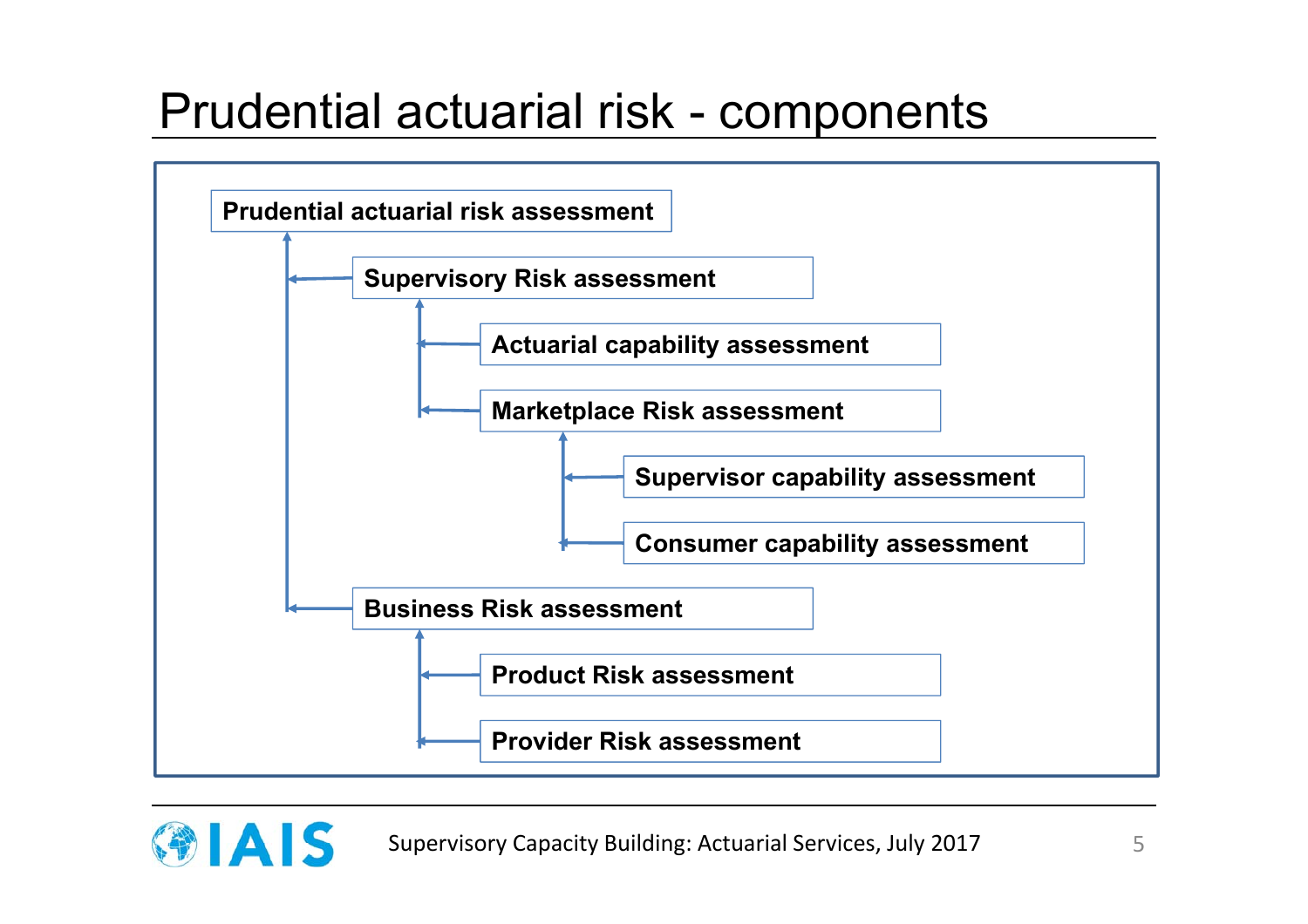

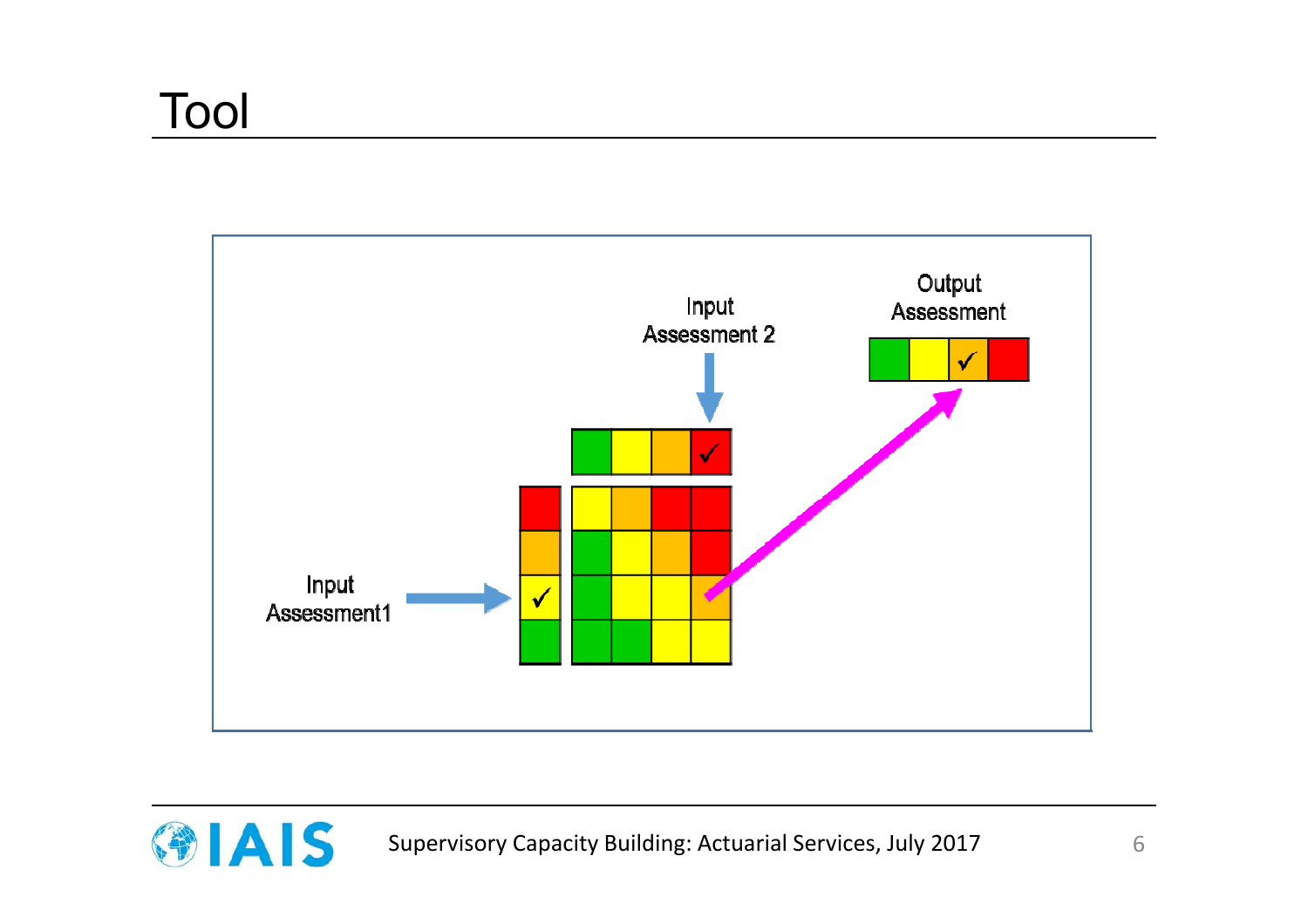## Apply the tool

GIAIS



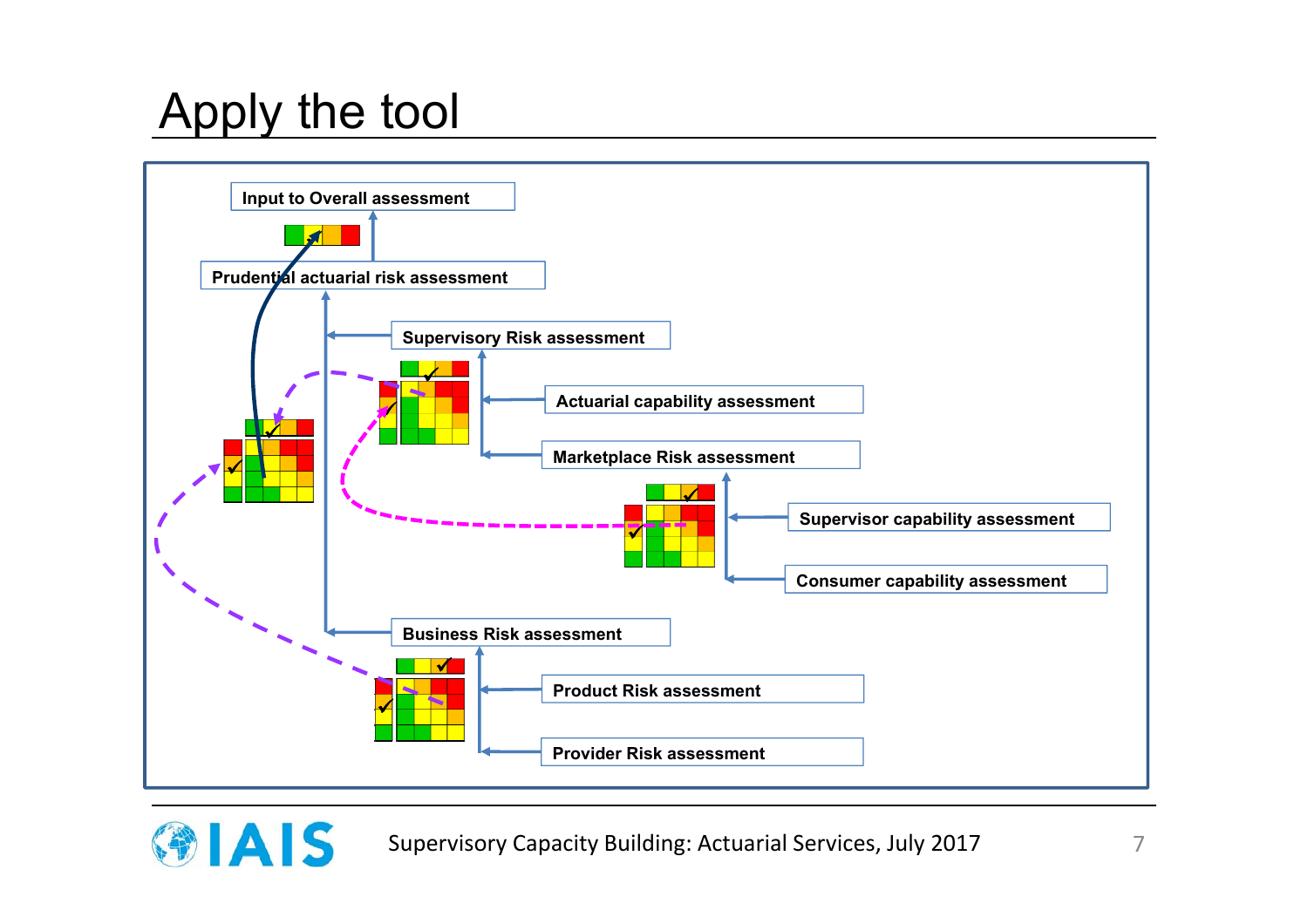#### Risk appetite



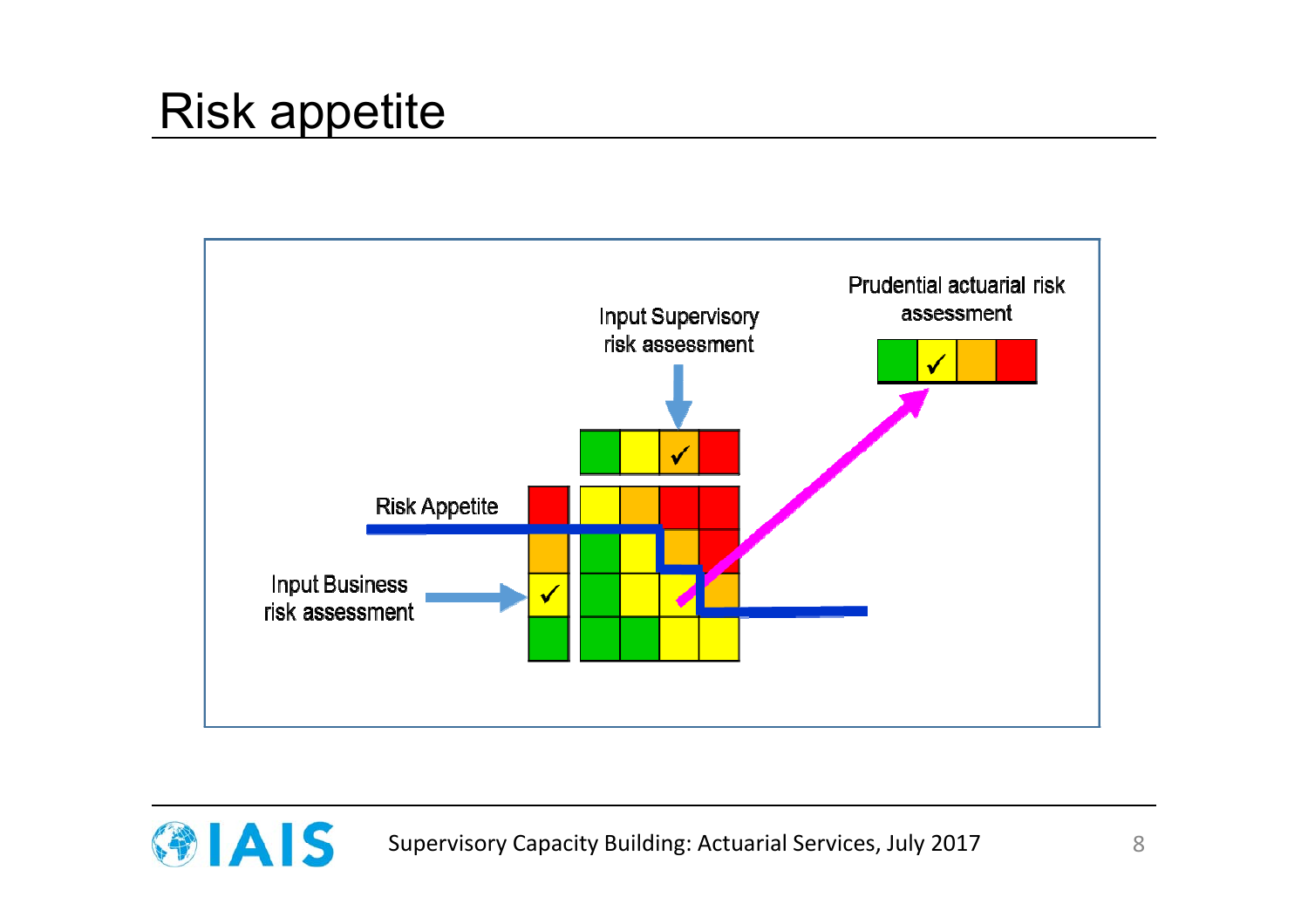## Your key steps

- ► Chose appropriate risk heat map(s)
- ► Set a risk appetite
- ► Apply the process and assess the components of prudential risk to generate a summary risk assessment
- ► Apply judgement to asses if the process outcome is adequate and adjust it if appropriate
- ► Compare your risk assessment with the risk appetite
- ► Consider recommendations for adjustments to reduce the prudential risk assessment to within the risk appetite
- ► Apply judgement to asses if the process outcome is adequate and adjust it if appropriate
- ► Provide a recommendation and proposed adjustments with supporting reasons

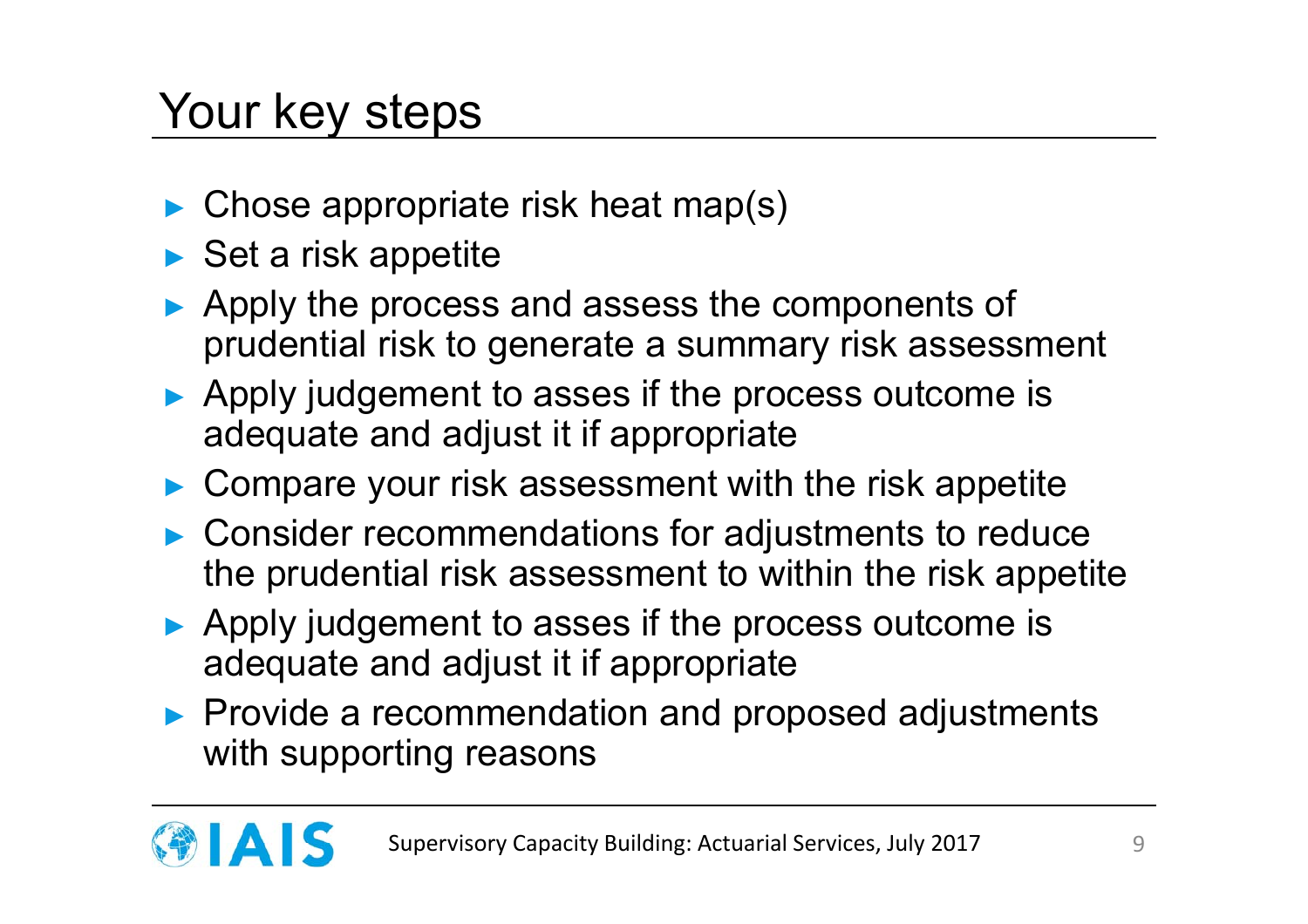## Reporting

#### ► Your group will

- **Report your recommendation, proposals for** adjustments, with supporting reasons.
- Do so in a 5 minute presentation on the final day of the Program.
- ▶ Presentations will be discussed by Program participants and faculty.

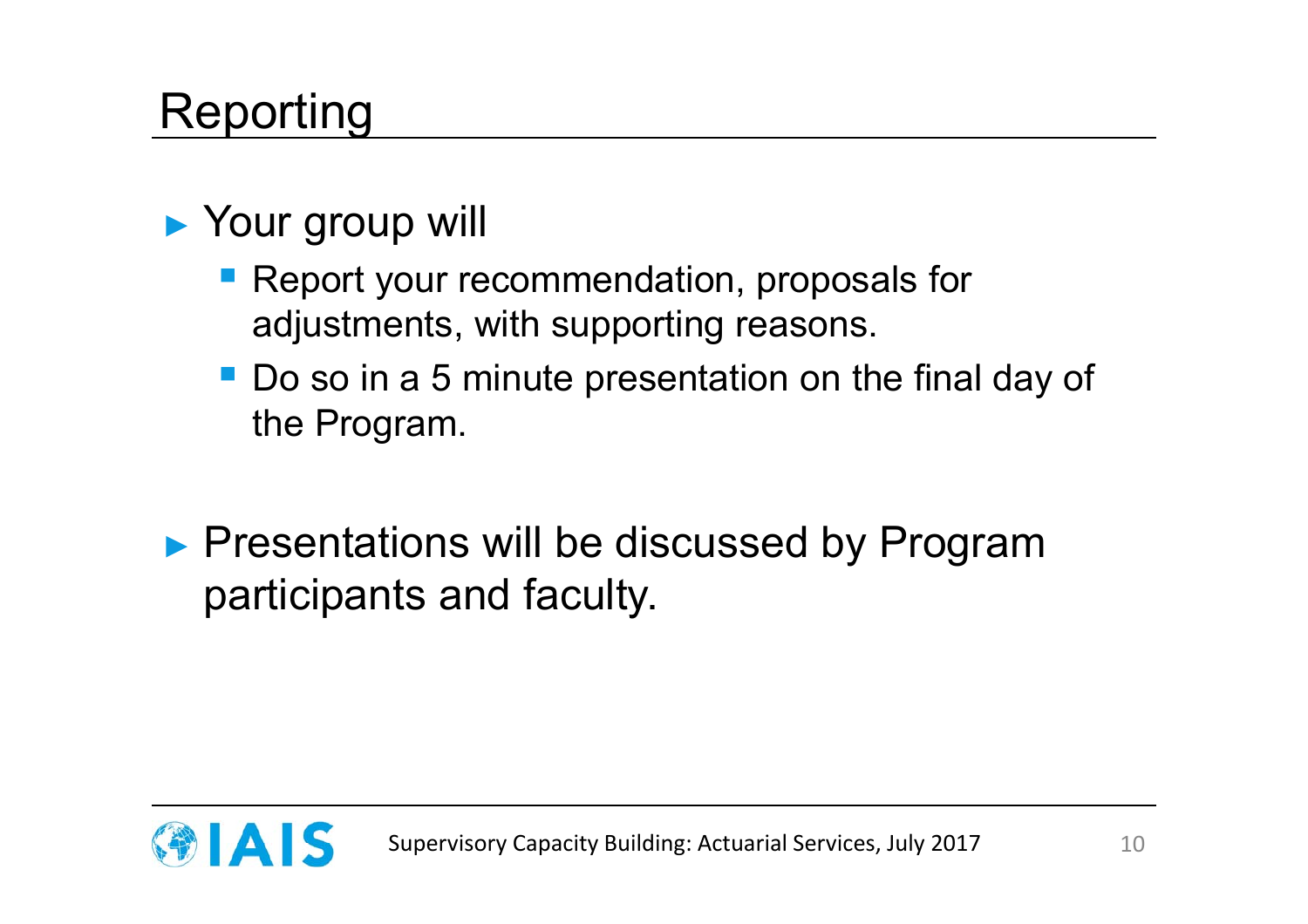#### Information

- ► Case Study summary
- ► Appendix 1: Process
- ▶ Appendix 2: Company information
- ► Questions are encouraged during the Program
- ► This is not about 'finding' the or a 'right' answer
- $\blacktriangleright$  It is about applying a process in an independent, unbiased, professional and transparent manner